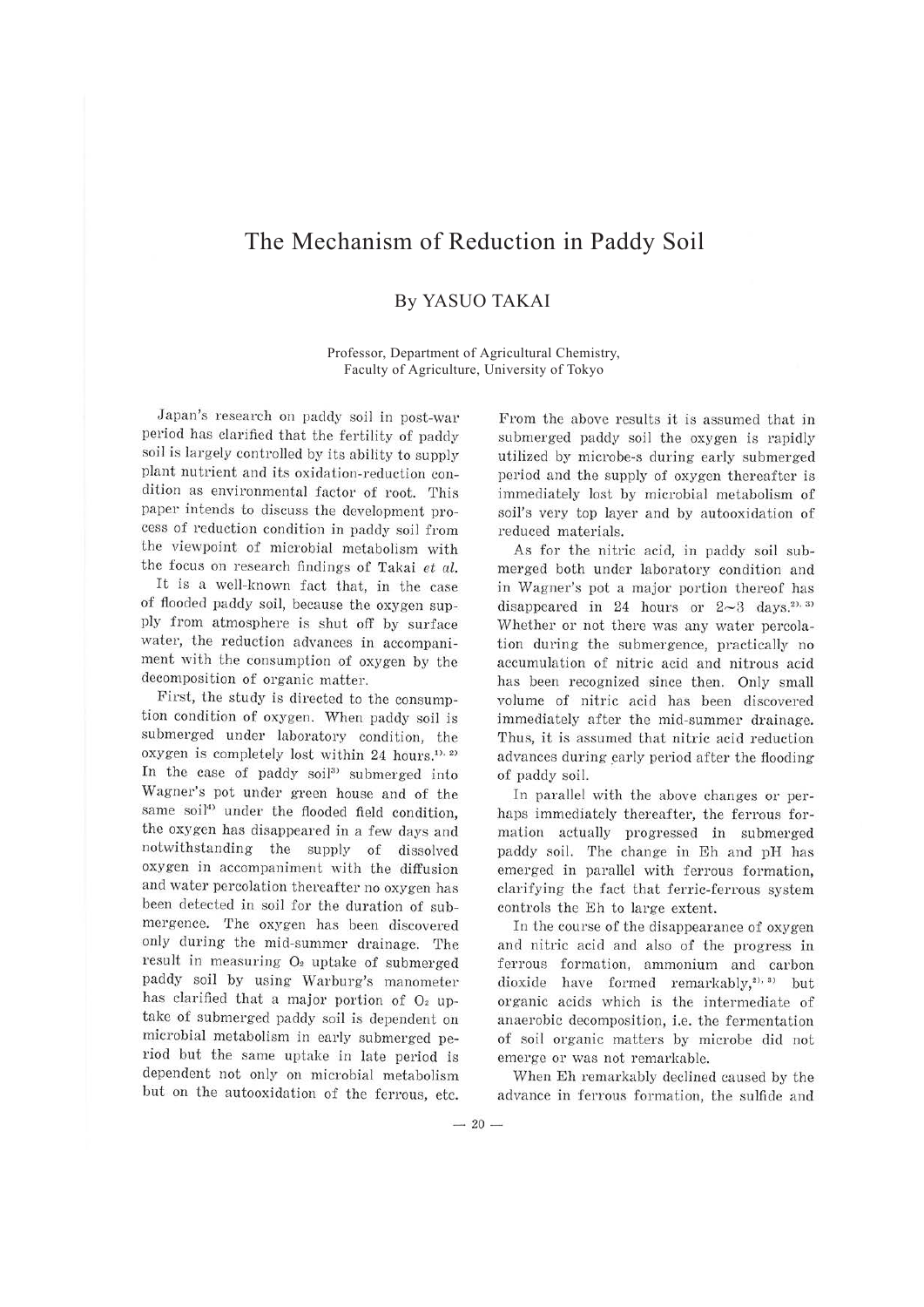methane have emerged. The hydrogen gas which is a fermentation product has emerged within 24 hours of early submerged period when easily decomposable organic matters, particularly soluble sugars existed in large quantity, but it has disappeared within 48 hours.<sup>63,73</sup> Since then from the same time of methane emergence a few volume of hydrogen has been found. Organic acid has accumulated in large quantity when Eh declined to certain extent, but afterward, along with the active methane formation it declined remarkably. Major organic acids in submerged paddy soil were lower fatty acids such as acetic, formic and butyric, among which the acetic was by far the largest.<sup>2), 3), 4)</sup> Two metabolic pathways in submerged paddy soil leading from fatty acids to methane are shown by the istopic analysis<sup>8)</sup> using <sup>14</sup>C tracers. One is the reduction carbon dioxide, fatty acids with more than 2 carbon atoms being used as hydrogen  $\text{acceptor}$  ( $^{14}CO_2 + 4H_2A \rightarrow ^{14}CH + 2H_2O + 4A$ ). The other is transmethylation of accetic acid  $(^{14}CH<sub>3</sub>COOH \rightarrow ^{14}CH<sub>4</sub> + CO).$ 

When the above chemical transformation is compared with microbial counts by culture method, the increase in microbial counts of aerobic and facultative anaerobic bacteria emerges most orderly with early disappearance of oxygen and nitric acid and also with ferrous formation. After the first step, when Eh has dropped, the increase of counts of anaerobic bacteria by deep tube method and sulfate reducers occurs in parallel with the accumu lation of organic acids and the formation of sulfide and methane.

From the deduction based upon the above findings and in the light of microbial physiology, the course of microbial metabolism concerned with the reduction in submerged paddy soil can be classified into two stages: namely, the stage where aerobic and facultative anaerobic bacteria oxidatively decompose the organic matters with oxygen, nitric acid and ferric as hydrogen aceptor and the stage where obligate anaerobes such as sulfate reducer and methane bacteria work.

This paper intends to study in detail the

content of the first stage of reduction course which has been classified by the writer into two stages.

The cell needs energy for the synthesis of new materials and for staying alive. It obtains this energy by biological oxidation - respiration in a wider sense - of substrates. Among the various kinds of energy-yieldjng reactions, the most efficient is aerobic respiration with oxygen, respiration in the absence of oxygen being less efficient. It bas been known that the former requires molecular oxygen as an hydrogen acceptor, while ihe latter requires nitrate, sulfate, carbon dioxide or oxygen-rich organic compounds such as pyrurate and acetate.

Accordingly, it is assumed that, soon after flooding, oxygen and nitrate in paddy soil are utilized as hydrogen acceptors in microbial respiration, aerobic respiration proceeding first and being followed by nitrate-reducing respiration.

In addition to oxygen and nitrate, the soil contains the other kinds of oxidizing agents such as easily reducible manganese oxide and free iron oxide. The amounts of these elements in a typical paddy soil is shown below, expressed in terms of ml *Oz* per 100 g of over-dry soil: molecular oxygen 2.4 ml, nitrates 0.6 ml, manganese oxide 4.3 ml, ferric 56.0 ml. When this soil was incubated at 20°C under submerged condition, manganous ion was formed first and, after this reduction process



Fig. 1. Successive reduction of manganese and iron.

 $-21-$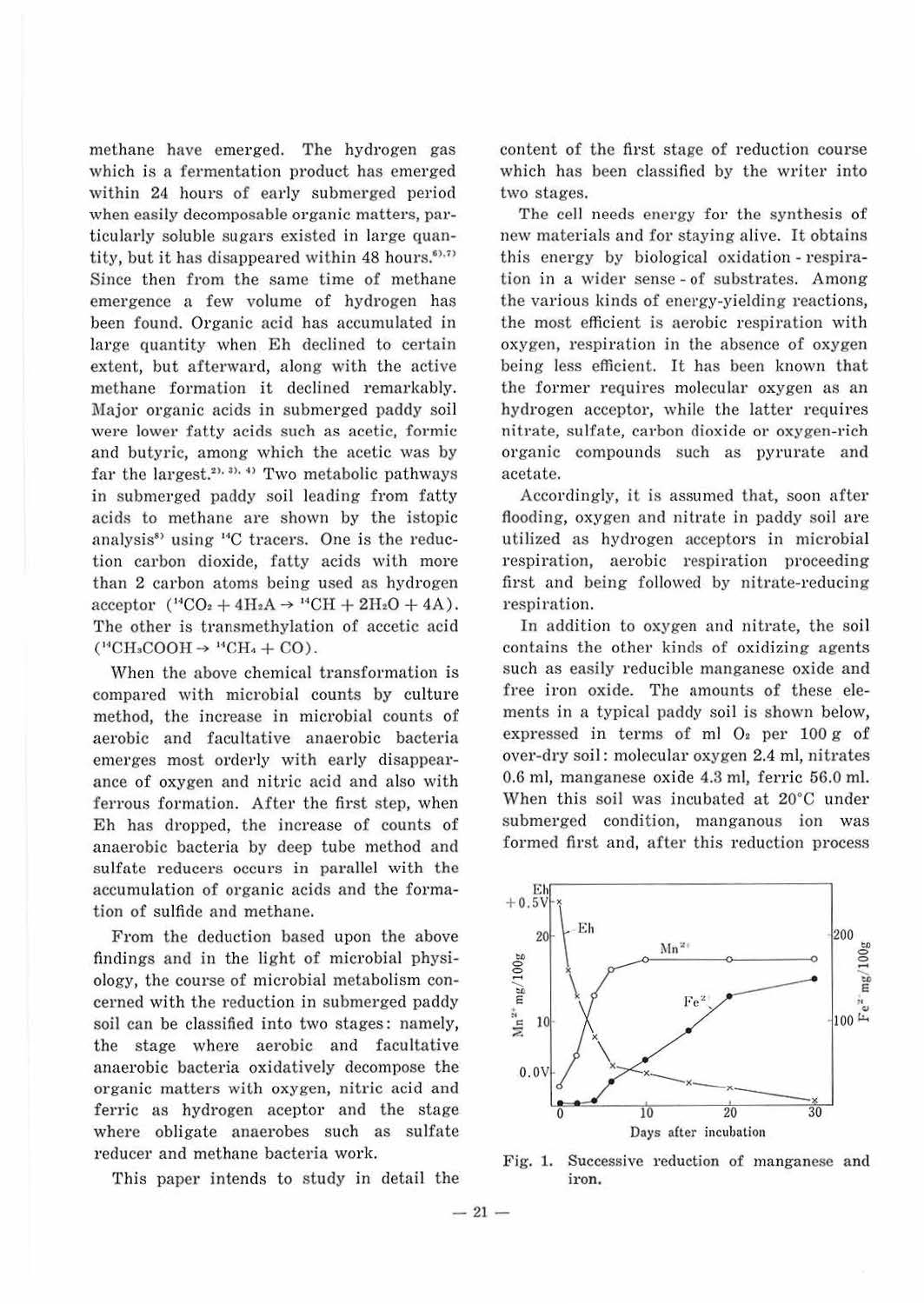has almost stopped, ferrous formation began (Fig. 1). The decline of Eh went on in parallel with the formation of manganous and, thereafter, of ferrous.

When a soil with a high content of manganese oxide was incubated at 20°C under submerged condition, a phenomenon was observed in which the addition of nitrate retarded the start of manganese reduction (Fig. 2).

From the above results it can be reasonably concluded that the stepwise reduction of oxidizing agents in the submerged soil, start-



Fig. 2. Repression of manganese reduction following the addition of nitrate

ing from oxygen and nitrate respiration through manganese reduction to ferric reduction has been established.

Because, among these oxidizing agents, ferric surpasses by far the other ones in quantity, the relationship between ferric reduction and microbiol metabolism was studied in detail.<sup>7), 9)</sup> The results of our experiments suggested the possibility that ferric reduction occurs linked with an energy producing reaction of soil microbes. It has been shown that organic acids such as acetic were oxidatively decomposed to carbon dioxide coupled with ferric reduction by the following pathway:

 $CH<sub>3</sub>COOH$  + 8 Fe(OH)<sup>3-></sup> 2CO<sub>2</sub> + 8 Fe  $(OH)<sub>2</sub> + 6 H<sub>2</sub>O$ . The addition of hydrous iron oxide retarded significantly methane formation in submerged paddy soil.

These results lead us to outline the sequence of microbial metabolism in reduction process as is given in Table 1. It is assumed that the type of microbial metabolism in submerged paddy soil changes successively from aerobic respiration in the presence of molecular oxygen, which is the most efficient energy-yielding reaction ( $-\Delta F$  56 Kcal), through nitrate reduction  $(-\Delta F 53~36$  Kcal) *et al.* to methane fermentation, which is a very inefficient energy-yielding reaction  $(-\Delta F \ 9.2 \sim 6.7 \$ Kcal).

Which stage in reduction process, given in Table l, surpasses another stage during sub-

| Period of<br>incubation | Stage<br>of<br>reduc-<br>tion | Chemical<br>transformation                                                                                                       | Initial Eh in<br>soil V                                                        | Expected<br>pattern of<br>energy<br>metabolism                                                      | Formation Formation of organic<br>of $NH_{4}-N$ | of CO <sub>2</sub> | acids                                                                                   | Hypothetical<br>pattern of<br>organic matter<br>decomposition       |
|-------------------------|-------------------------------|----------------------------------------------------------------------------------------------------------------------------------|--------------------------------------------------------------------------------|-----------------------------------------------------------------------------------------------------|-------------------------------------------------|--------------------|-----------------------------------------------------------------------------------------|---------------------------------------------------------------------|
| Earlier                 | The 1st                       | Disappearance of<br>molecular oxygen<br>Disappearance of<br>nitrate<br>stage Formation of<br>$Mn^{2+}$<br>Formation of<br>$Fe2+$ | $+0.6 - +0.5$<br>$+0.6 - +0.5$<br>$+0.6 \rightarrow +0.4$<br>+0.6 $\sim +0.3$  | Oxygen<br>respiration<br>Nitrate<br>reduction<br>(Manganese<br>reduction)<br>(Ferric)<br>reduction) | Rapid<br>progress                               | Rapid<br>progress  | No accum-<br>a few<br>amount<br>ac-<br>cumlated                                         | ulated or Aerobic and<br>semi-anaerobic<br>decomposition<br>process |
| Later                   | stage                         | Formation of<br>sulphide<br>The 2nd Formation of<br>hydrogen<br>Formation of<br>methane                                          | $\theta$<br>$-0.15$ $\sim$ $-0.22$ Fermenta-<br>$-0.15$ $\sim$ $-0.19$ fermen- | $\sim$ -0.19 Sulphate<br>tion<br>Methane<br>tation                                                  | Slow<br>progress                                | Slow<br>progress   | Early<br>stage:<br>rapid<br>Accmula-<br>tion<br>Advanced<br>stage:<br>rapid<br>decrease | Anaerobic<br>decomposition<br>process                               |

**Table** 1. **Successive reduction process in submerged paddy soils**